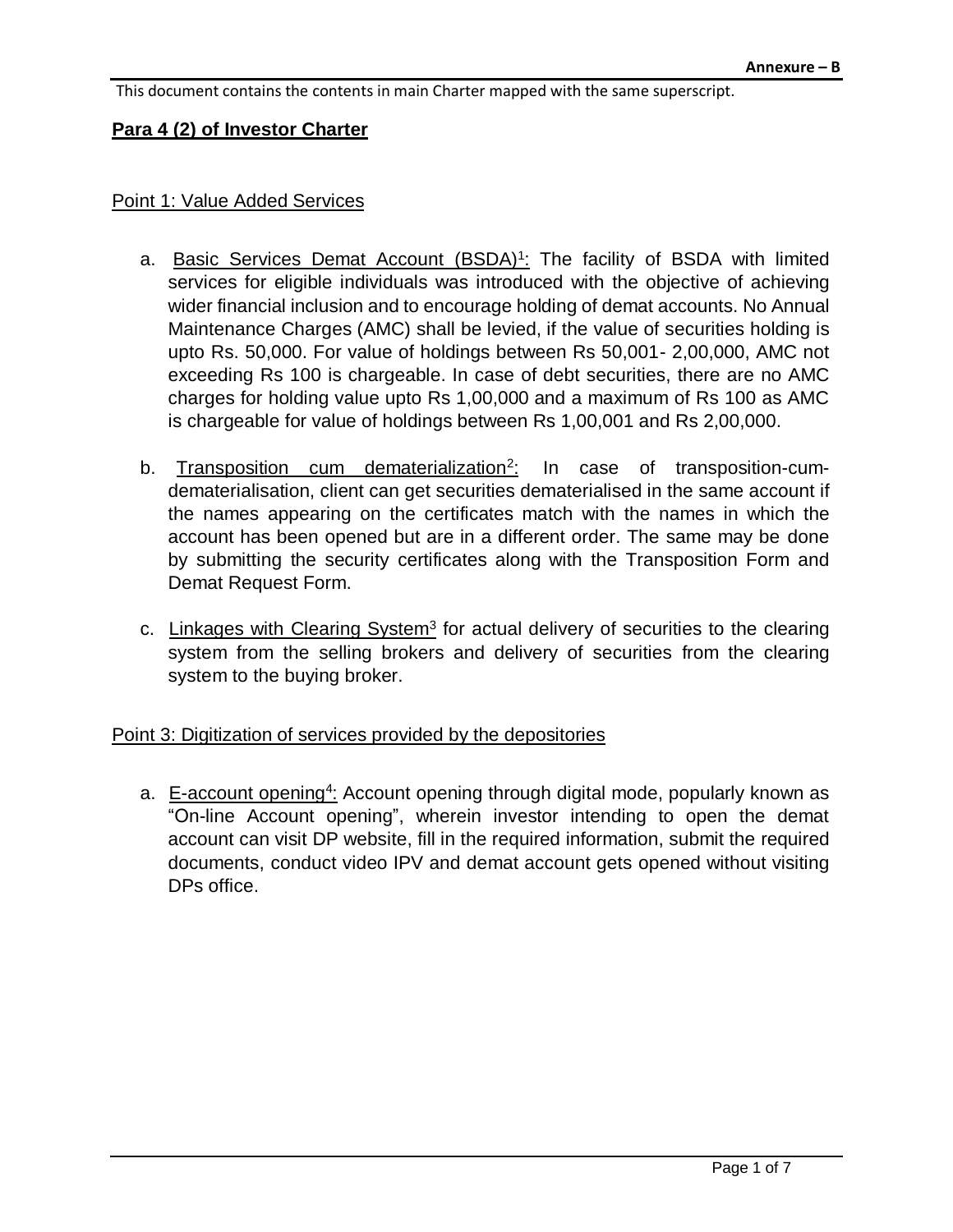- b. **Online instructions for execution<sup>5</sup>:** internet-enabled services like Speed-e (NSDL) & Easiest (CDSL) empower a demat account holder in managing his/her securities 'anytime-anywhere' in an efficient and convenient manner and submit instructions online without the need to use paper. These facilities allows Beneficial Owner (BO) to submit transfer instructions and pledge instructions including margin pledge from their demat account. The instruction facilities are also available on mobile applications through android, windows and IOS platforms.
- c. e-DIS / Demat Gateway:<sup>6</sup> Investors can give instructions for transfer of securities through e-DIS apart from physical DIS. Here, for on-market transfer of securities, investors need to provide settlement number along with the ISIN and quantity of securities being authorized for transfer. Client shall be required to authorize each e-DIS valid for a single settlement number / settlement date, by way of OTP and PIN/password, both generated at Depositories end. Necessary risk containment measures are being adopted by Depositories in this regard.
- d. e-CAS facility<sup>7</sup>: Consolidated Account Statements are available online and could also be accessed through mobile app to facilitate the investors to view their holdings in demat form.
- e. Miscellaneous services<sup>8</sup>: Transaction alerts through SMS, e-locker facilities, chatbots for instantaneously responding to investor queries etc. have also been developed.

### **Para 5(1) of Investor Charter**

### Point 2 (Investor Grievance Redressal Committee of Depository)<sup>9</sup>:

If no amicable resolution is arrived, then the Investor has the option to refer the complaint/ grievance to the Grievance Redressal Committee (GRC) of the Depository. Upon receipt of reference, the GRC will endeavor to resolve the complaint/ grievance by hearing the parties and examining the necessary information and documents.

#### Point 3(Arbitration proceedings)<sup>10</sup>:

The Investor may also avail the arbitration mechanism set out in the Byelaws and Business Rules/Operating Instructions of the Depository in relation to any grievance, or dispute relating to depository services. The arbitration reference shall be concluded by way of issue of an arbitral award within 4 months from the date of appointment of arbitrator(s).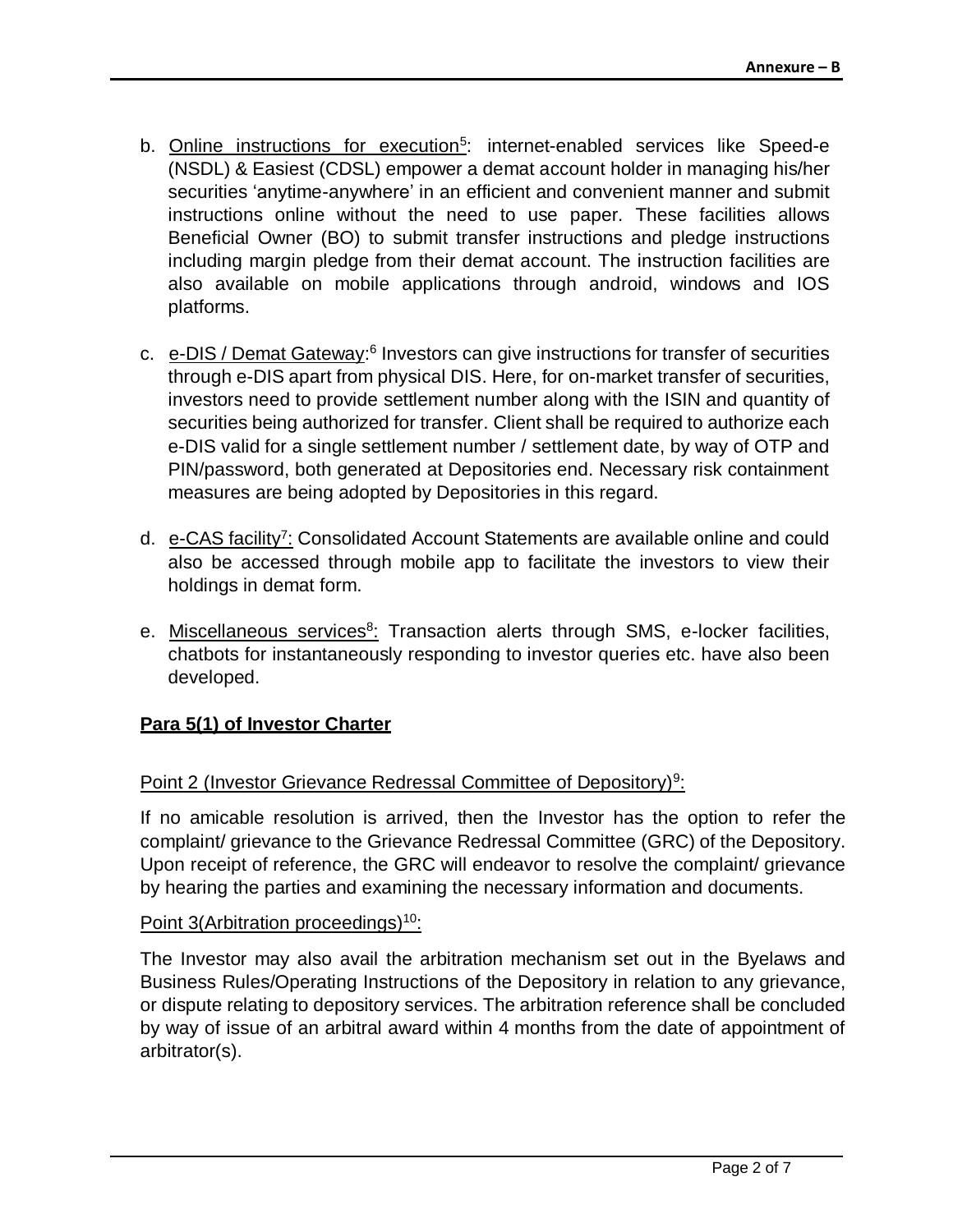# **Para 5(2) of Investor Charter**

### Complaint Resolution process at Depositories<sup>11</sup>

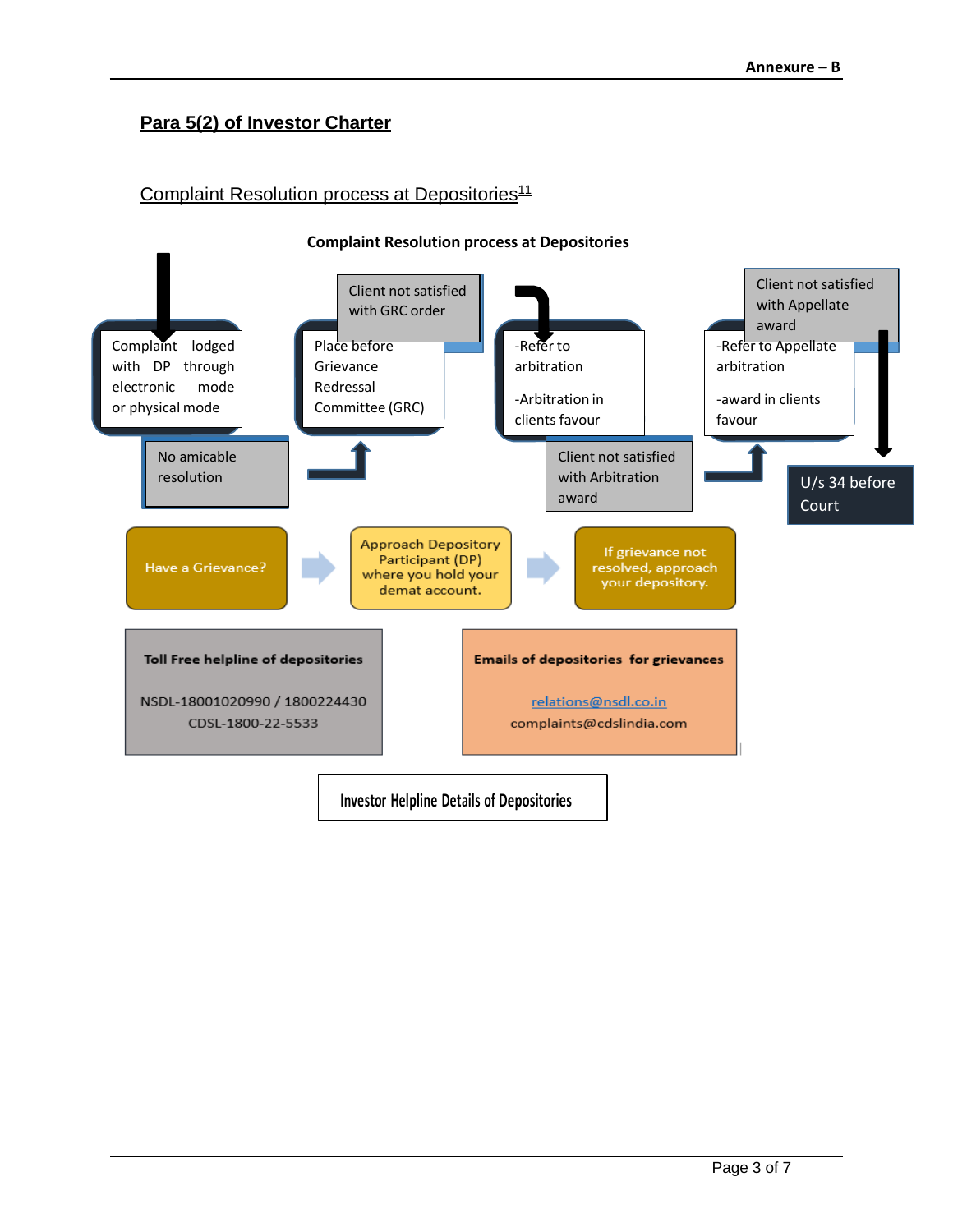# **Para 7 of Investor Charter**

### Dos and Don'ts for Investor<sup>12</sup>

| SI  | <b>Guidance</b>                                                                                                                                                                                                                 |
|-----|---------------------------------------------------------------------------------------------------------------------------------------------------------------------------------------------------------------------------------|
| No. |                                                                                                                                                                                                                                 |
| 1.  | Always deal with a SEBI registered Depository Participant for opening a demat<br>account.                                                                                                                                       |
| 2.  | Read all the documents carefully before signing them.                                                                                                                                                                           |
| 3.  | Before granting Power of attorney to operate your demat account to an intermediary<br>like Stockbroker, Portfolio Management Services (PMS) etc., carefully examine the<br>scope and implications of powers being granted.      |
| 4.  | Always make payments to registered intermediary using banking channels. No                                                                                                                                                      |
|     | payment should be made in name of employee of intermediary.                                                                                                                                                                     |
| 5.  | Accept the Delivery Instruction Slip (DIS) book from your DP only (pre-printed with a<br>serial number along with your Client ID) and keep it in safe custody and do not sign<br>or issue blank or partially filled DIS slips.  |
|     | Always mention the details like ISIN, number of securities accurately. In case of any<br>queries, please contact your DP or broker and it should be signed by all demat<br>account holders.                                     |
|     | Strike out any blank space on the slip and Cancellations or corrections on the<br>DIS should be initialed or signed by all the account holder(s). Do not                                                                        |
|     | leave your instruction slip book with anyone else.                                                                                                                                                                              |
|     | Do not sign blank DIS as it is equivalent to a bearer cheque.                                                                                                                                                                   |
| 6.  | Inform any change in your Personal Information (for example address or Bank<br>Account details, email ID, Mobile number) linked to your demat account in the<br>prescribed format and obtain confirmation of updation in system |
| 7.  | Mention your Mobile Number and email ID in account opening form to receive<br>SMS alerts and regular updates directly from depository.                                                                                          |
| 8.  | Always ensure that the mobile number and email ID linked to your demat<br>account are the same as provided at the time of account opening/updation.                                                                             |
| 9.  | Do not share password of your online trading and demat account with                                                                                                                                                             |
|     | anyone.                                                                                                                                                                                                                         |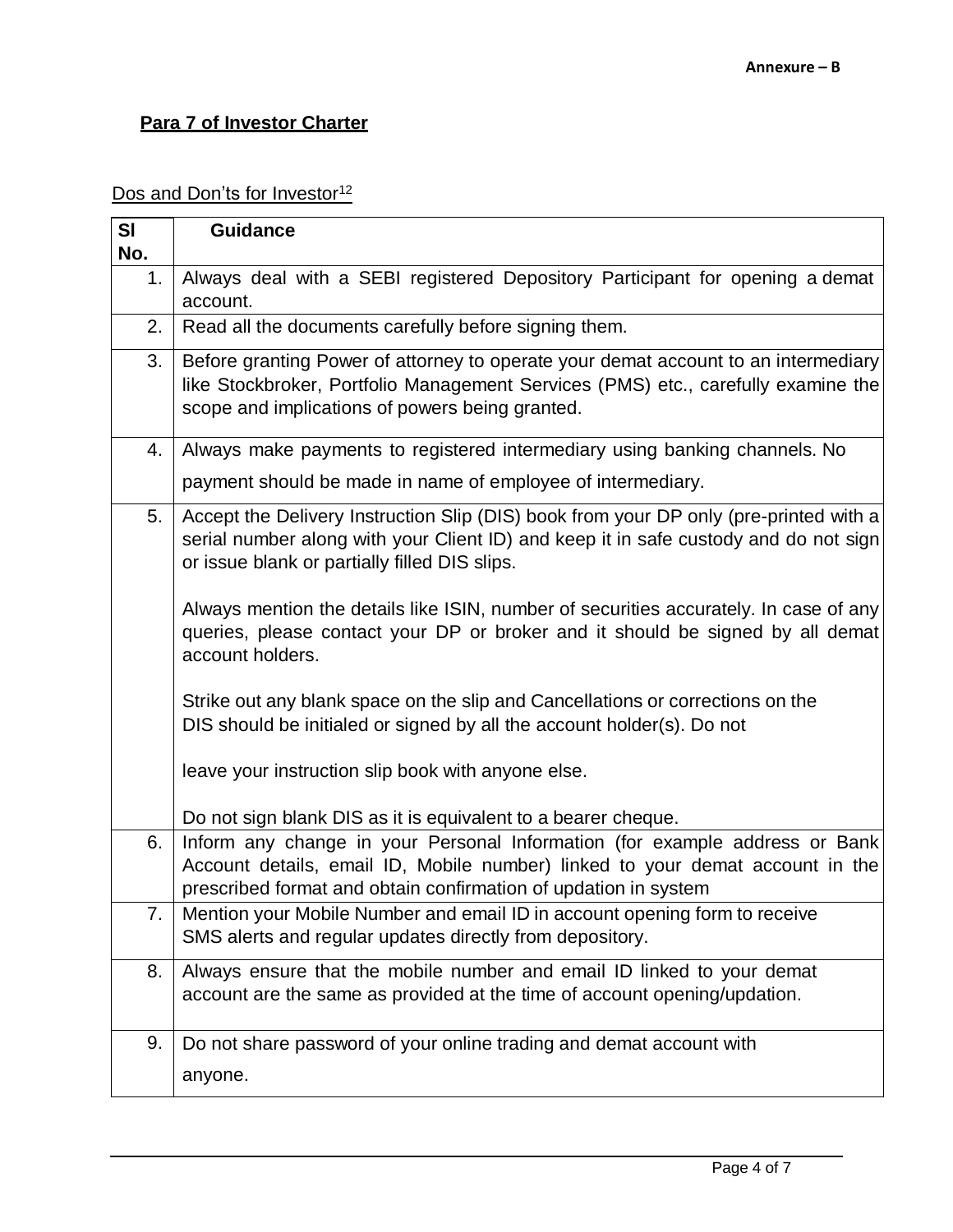| SI<br>No. | <b>Guidance</b>                                                                                                                                                                                                             |
|-----------|-----------------------------------------------------------------------------------------------------------------------------------------------------------------------------------------------------------------------------|
|           | 10. Do not share One Time Password (OTP) received from banks, brokers, etc.                                                                                                                                                 |
|           | These are meant to be used by you only.                                                                                                                                                                                     |
|           | 11. Do not share login credentials of e-facilities provided by the depositories such<br>as e-DIS/demat gateway, SPEED-e/easiest etc. with anyone else.                                                                      |
|           | 12. Demat is mandatory for any transfer of securities of Listed public limited<br>companies with few exceptions.                                                                                                            |
|           | 13. If you have any grievance in respect of your demat account, please write to<br>designated email IDs of depositories or you may lodge the same with SEBI<br>online at https://scores.gov.in/scores/Welcome.html          |
|           | 14. Keep a record of documents signed, DIS issued and account statements<br>received.                                                                                                                                       |
|           | 15. As Investors you are required to verify the transaction statement carefully for<br>all debits and credits in your account. In case of any unauthorized debit or<br>credit, inform the DP or your respective Depository. |
|           | 16. Appoint a nominee to facilitate your heirs in obtaining the securities in your<br>demat account, on completion of the necessary procedures.                                                                             |
|           | 17. Register for Depository's internet-based facility or download mobile app of the<br>depository to monitor your holdings.                                                                                                 |
|           | 18. Ensure that, both, your holding and transaction statements are received<br>periodically as instructed to your DP. You are entitled to receive a transaction<br>statement every month if you have any transactions.      |
|           | 19. Do not follow herd mentality for investments. Seek expert and professional<br>advice for your investments                                                                                                               |
|           | 20. Beware of assured/fixed returns.                                                                                                                                                                                        |

### **Para 8 of Investor Charter**

Rights of investors<sup>13</sup>

- Receive a copy of KYC, copy of account opening documents.
- No minimum balance is required to be maintained in a demat account.
- No charges are payable for opening of demat accounts.
- If executed, receive a copy of Power of Attorney. However, Power of Attorney is not a mandatory requirement as per SEBI / Stock Exchanges. You have the right to revoke any authorization given at any time.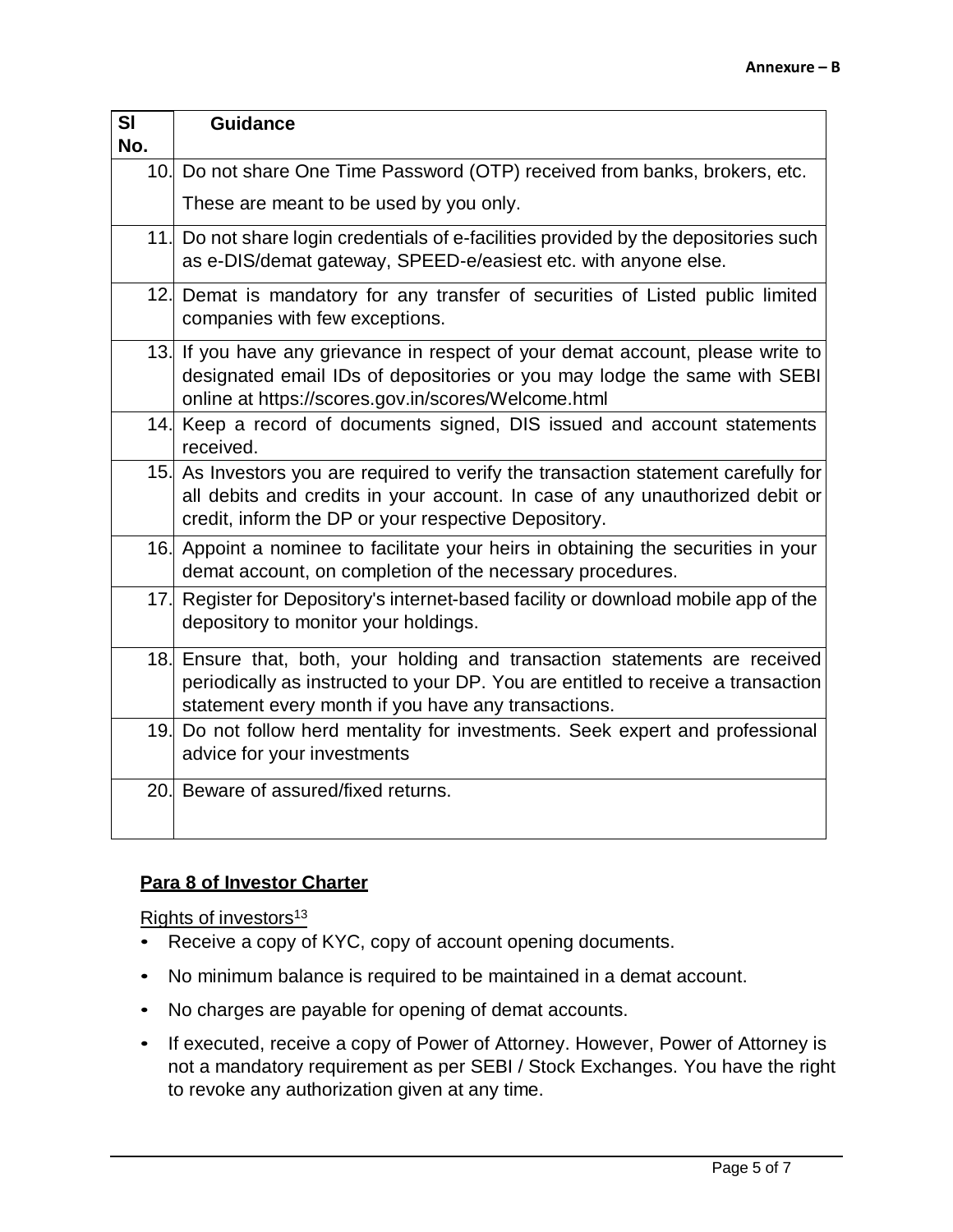- You can open more than one demat account in the same name with single DP/ multiple DPs.
- Receive statement of accounts periodically. In case of any discrepancies in statements, take up the same with the DP immediately. If the DP does not respond, take up the matter with the Depositories.
- Pledge and /or any other interest or encumbrance can be created on demat holdings.
- Right to give standing instructions with regard to the crediting of securities in demat account.
- Investor can exercise its right to freeze/defreeze his/her demat account or specific securities / specific quantity of securities in the account, maintained with the DP.
- In case of any grievances, Investor has right to approach Participant or Depository or SEBI for getting the same resolved within prescribed timelines.
- Every eligible investor shareholder has a right to cast its vote on various resolutions proposed by the companies for which Depositories have developed an internet based 'e-Voting' platform.
- Receive information about charges and fees. Any charges/tariff agreed upon shall not increase unless a notice in writing of not less than thirty days is given to the Investor.

# **Para 9 of Investor Charter**

## Responsibilities of Investors<sup>14</sup>

- Deal with a SEBI registered DP for opening demat account, KYC and Depository activities.
- Provide complete documents for account opening and KYC (Know Your Client). Fill all the required details in Account Opening Form / KYC form in own handwriting and cancel out the blanks.
- Read all documents and conditions being agreed before signing the account opening form.
- Accept the Delivery Instruction Slip (DIS) book from DP only (preprinted with a serial number along with client ID) and keep it in safe custody and do not sign or issue blank or partially filled DIS.